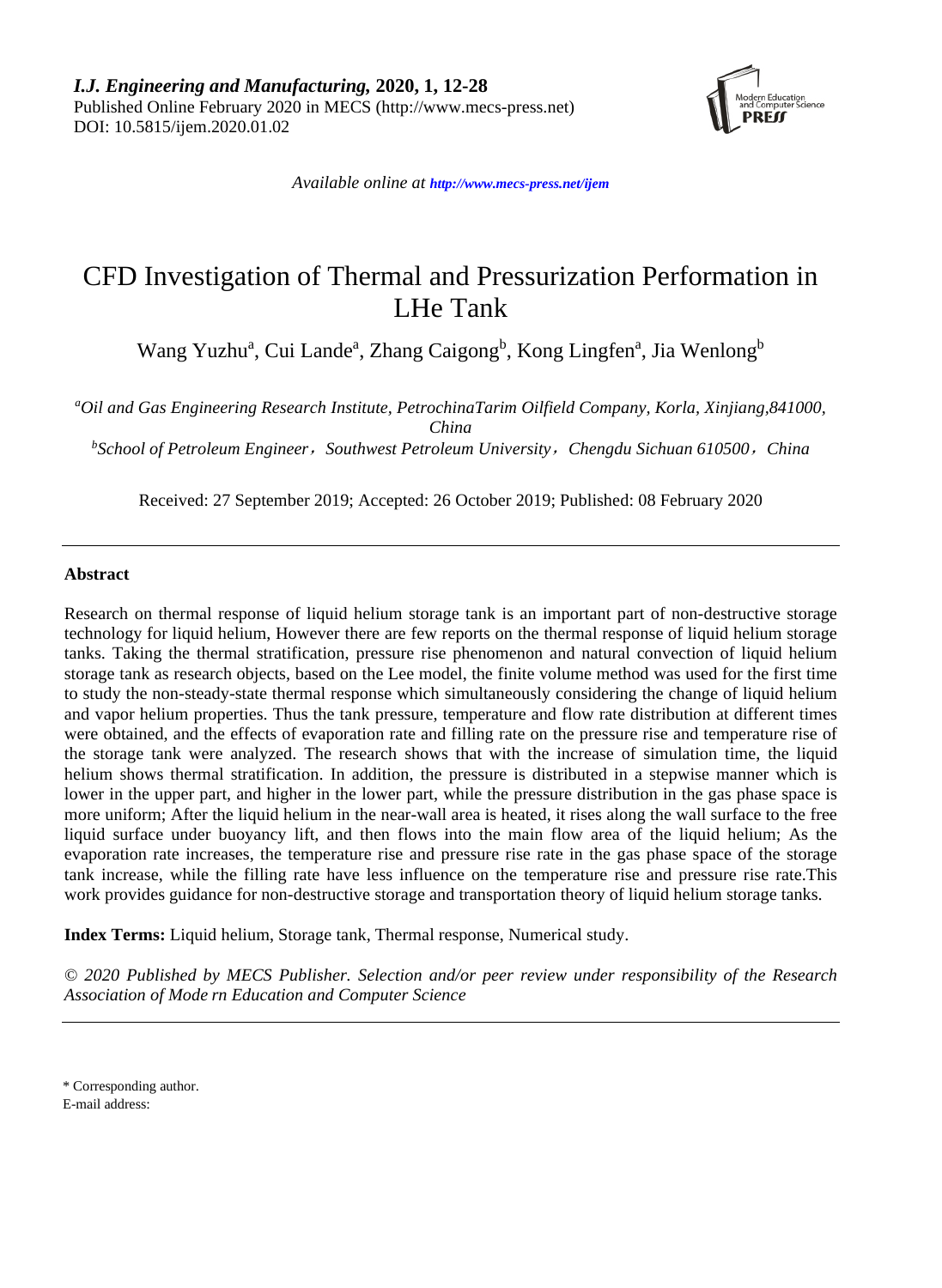## **1. Introduction**

With the rapid development of aerospace, military industry and scientific research, the application of helium is becoming more and more important. Because helium resource is rare, cryogenic insulated storage tanks are currently mainly used for storage and transportation of liquid helium. But the boiling point of liquid helium is as low as 4.2K, resulting in heat leakage even if high-vacuum multi-layer insulation structure is adopted in liquid helium storage tanks. The heat leakage will cause liquid helium in the storage tank to evaporate at the phase interface after rising to saturation temperature, resulting in pressure rise in the gas zone of the storage tank, bringing hidden dangers to the safe storage and transportation of liquid helium. However, there are few reports on the thermal response research and the research is not comprehensive enough, which leads to the uncertainty of the thermal response discipline of the liquid helium storage tank. Therefore, it is necessary to research the thermal response phenomenon of liquid helium tanks.

At present, there are three methods for studying the thermal response of liquid helium storage tanks, which are theoretical methods, experimental methods, and numerical simulation methods. The theoretical methods have been in progress since 1950. Initially, liquid hydrogen, liquid, and liquid nitrogen were used as research objects. Later, due to the use of natural gas, the low-temperature storage of LNG was systematically studied. So far, the theory of cryogenic liquid storage is relatively mature. However the models used for liquid hydrogen, liquid nitrogen and LNG such as homogeneous surface evaporation model, saturated homogeneous model may no longer be applicable to liquid helium.

The experimental methods is the main research method for researching of thermal response discipline. However, the experimental method is expensive and there are few related research reports. There are supercritical helium is taken as the research object and the influence of daily evaporation rate and filling rate on the gas pressure of the storage tank is analyzed. The research shows that the gas phase pressure of the storage tank changes in a linear rule[1]. Moreover, there are pressure suppression experment on a 100L supercritical helium storage tank[2]. In the last century, some scholars used experimental methods to study the temperature distribution and pressure distribution of small liquid helium Dewar. The temperature distribution of liquid helium and gas helium in liquid helium Dewar has been experimentally studied, and drown the distribution curve of gas-phase temperature[3]. The 200L liquid helium Dewar has also been experimentally studied, so the temperature distribution discipline of helium in the neck tube of the storage tank has been obtained[4]. The 12L spherical liquid helium Dewar has been tested and studied to test the evaporation rate of liquid helium [5]. However, the above experimental research was carried out so early that no profound analysis of the distribution of the flow field, temperature field, and pressure field in the storage tank.

Computational Fluid Dynamics (CFD) is a convenient and low-cost research method[6], which has been widely used in the thermal response research of cryogenic liquids such as LNG, liquid nitrogen and liquid hydrogen. But there are no reports on numerical studies of the thermal response process of liquid helium storage tanks. Although the simulation results cannot completely match the actual thermal response of the liquid helium storage tank, however under the case that theoretical and experimental research cannot obtain comprehensive data on the thermal performance of the liquid helium storage tank,and under the circumstance that there are no article using numerical simulation methods to study the thermal response of liquid helium storage tanks, it is acceptable and meaningful to conduct a pilot research using CFD simulation technology to reveal the discipline of thermal response progess in liquid helium storage tank.

Based on this, considering the changes of physical parameters of liquid helium and gas helium, the thermal stratification, pressure rise discipline and natural convection of liquid helium storage tanks were studied using simulation methods. In this paper, the commercial software Fluent is adopted.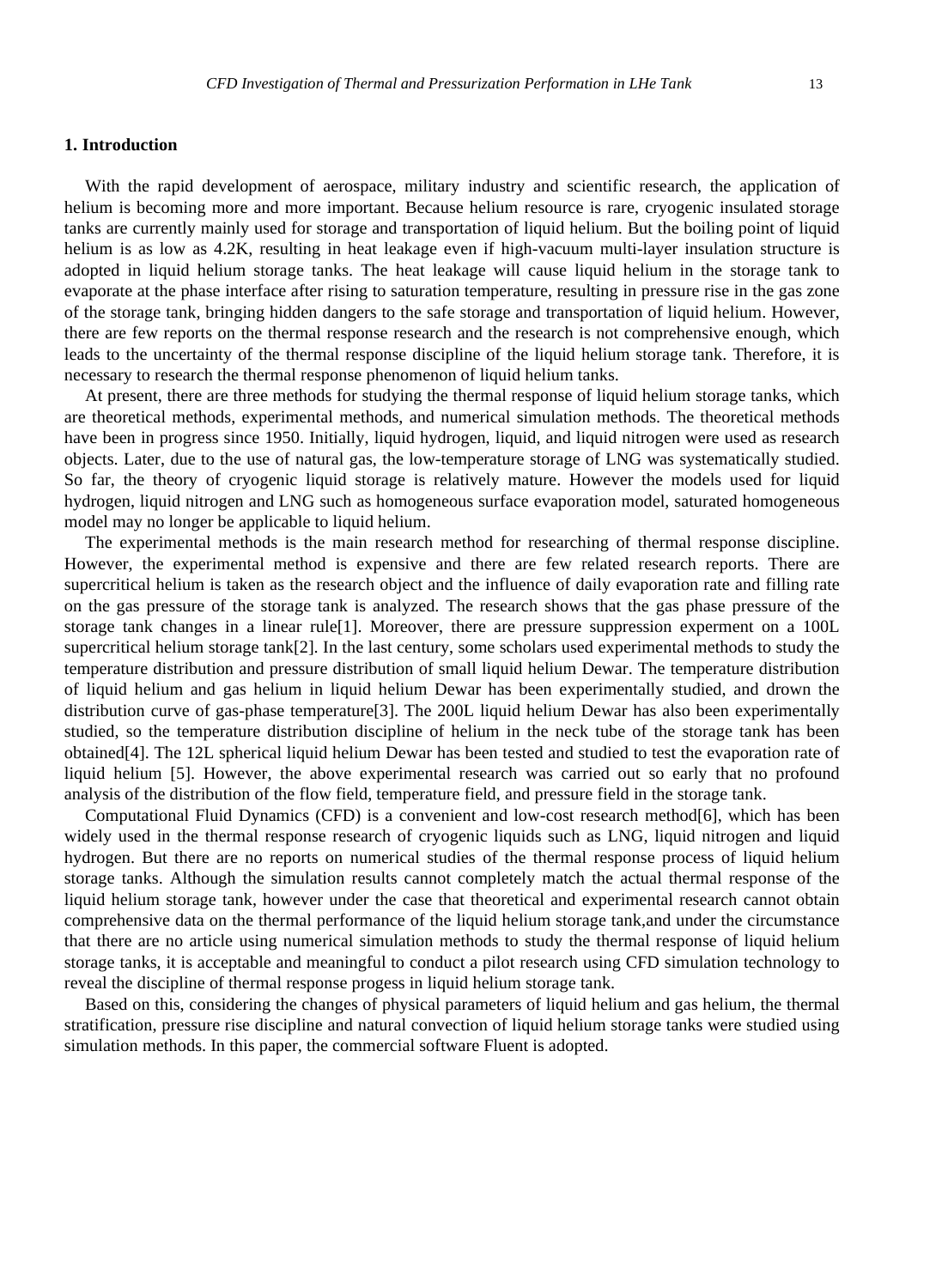## *1.1 Physical model*

In this paper, the thermal stratification, pressure rise discipline and natural convectiont in 85m3 horizontal railway liquid helium tanker is taken as the research object. And the structure of the tank is shown in Fig. 1. The inner container is made of 316L stainless steel. The length of the inner container is 14m (excluding the head), which is quite different from the inner diameter of the inner container of 2.8m (diameter). The inner container is axisymmetric about the centerline of the cylinder. Therefore, the three-dimensional model is simplified to a two-dimensional circle with a radius of 1.4m and the center is the origin of coordinates (0,0). In order to analyze the temperature and pressure distribution of the flow field conveniently, an auxiliary analysis line as shown in Fig. 2 is added.



Fig.1 The geometric model of liquid helium tank



Fig.2 Added auxiliary analysis line

*1.2 Mathematical model*

$$
\frac{\partial \rho}{\partial t} + \sum_{i=1}^{3} \frac{\partial (\rho u_i)}{\partial x_i} = S_m
$$
\n
$$
\frac{\partial (\rho u_i)}{\partial t} + \frac{\partial (\rho u_i u_j)}{\partial x_j} = -\frac{\partial \rho}{\partial x_i} + \frac{\partial}{\partial x_j} \left[ \mu \left( \frac{\partial u_i}{\partial x_j} + \frac{\partial u_j}{\partial x_i} \right) - \frac{2\mu}{3} \frac{\partial u_i}{\partial x_i} \delta_{ij} \right] + \rho g_i
$$
\n
$$
\frac{\partial (\rho T)}{\partial t} + \text{div}(\rho \vec{u}T) = \text{div} \left( \frac{\lambda}{c_p} \text{grad}T \right) + S_n
$$
\n(1)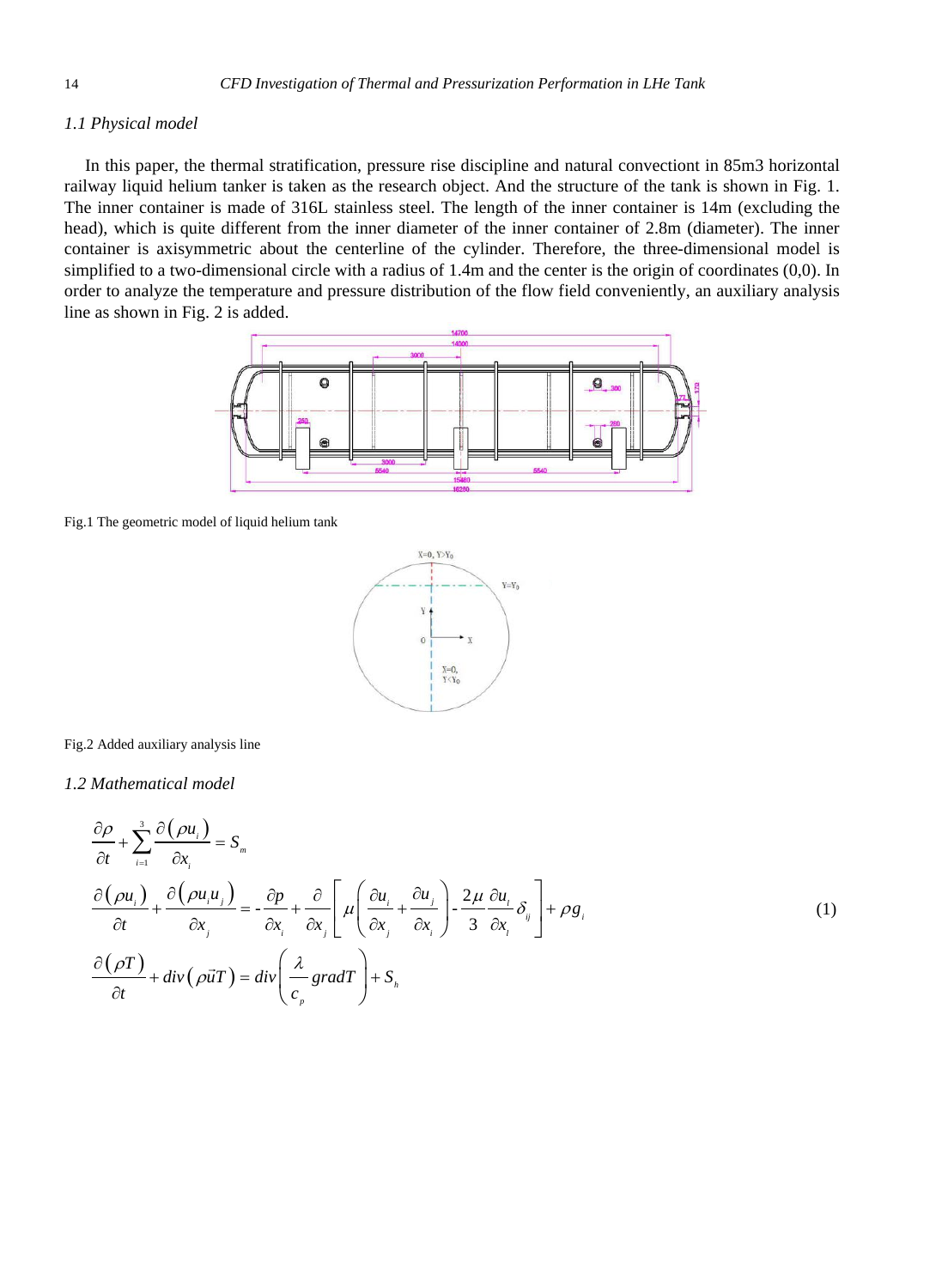## *1.2.1.Governing equations*

The flow, mass transfer and heat transfer process of liquid helium and gas helium in the inner container of the liquid helium storage tank must follow the conservation of mass, the conservation of momentum and the conservation of energy. The governing equation is shown in Eq. (1).

The thermal conductivity of fluid is defined as Eq. (2), energy (E) is treated as mass-averaged variables by Eq.(3).

$$
\lambda = \alpha_1 \lambda_1 + \alpha_2 \lambda_2 \tag{2}
$$

$$
E = \frac{\sum_{q=1}^{n} \alpha_q \rho_q E_q}{\sum_{q=1}^{n} \alpha_q \rho_q}
$$
 (3)

For each phase, Eq(3) is calculated from its specific heat and temperature. For mass-averaged temperature, E is replaced with T.

#### *1.2.2. Turbulence model*

According to the research results of previous scholars on the thermal response law of liquid hydrogen, the natural convection flow pattern along the heated wall is turbulent. Considering that the model of storage tank contains a curved wall surface, therefore, the Realizable k-ε model considering wall surface curvature is selected, and the equation is shown in Eq.(4).

$$
\frac{\partial (\rho k)}{\partial t} + \frac{\partial (\rho k u_j)}{\partial x_j} = \frac{\partial}{\partial x_j} \left[ \left( \mu + \frac{\mu_i}{\sigma_k} \right) \frac{\partial k}{\partial x_j} \right] + G_k + G_b - \rho \varepsilon - Y_M + S_k
$$
\n
$$
\frac{\partial (\rho \varepsilon)}{\partial t} + \frac{\partial (\rho \varepsilon u_j)}{\partial x_j} = \frac{\partial}{\partial x_j} \left[ \left( \mu + \frac{\mu_i}{\sigma_s} \right) \frac{\partial \varepsilon}{\partial x_j} \right] + C_{1\varepsilon} \frac{\varepsilon}{k} C_{3\varepsilon} G_b - \rho C_2 \frac{\varepsilon^2}{k + \sqrt{\nu \varepsilon}}
$$
\n
$$
+ \rho \varepsilon \sqrt{2S_{ij}S_{ij}} \max \left[ 0.43, \frac{k \sqrt{2S_{ij}S_{ij}}}{5\varepsilon + k \sqrt{2S_{ij}S_{ij}}} \right] + S_\varepsilon
$$
\n(4)

#### *1.2.3. Two-phase flow model*

Since there is a free liquid surface in the storage tank,the VOF model is selected as the two-phase flow model. The volume ratio equation is shown in Eq. (5)[6].

$$
\frac{1}{\rho_q} \left[ \frac{\partial}{\partial t} \left( \alpha_q \rho_q \right) + \nabla \cdot \left( \alpha_q \rho_q \vec{v}_q \right) = \sum_{p=1}^n \left( \dot{m}_{pq} - \dot{m}_{qp} \right) \right] \sum_{q=1}^n \alpha_q = 1 \tag{5}
$$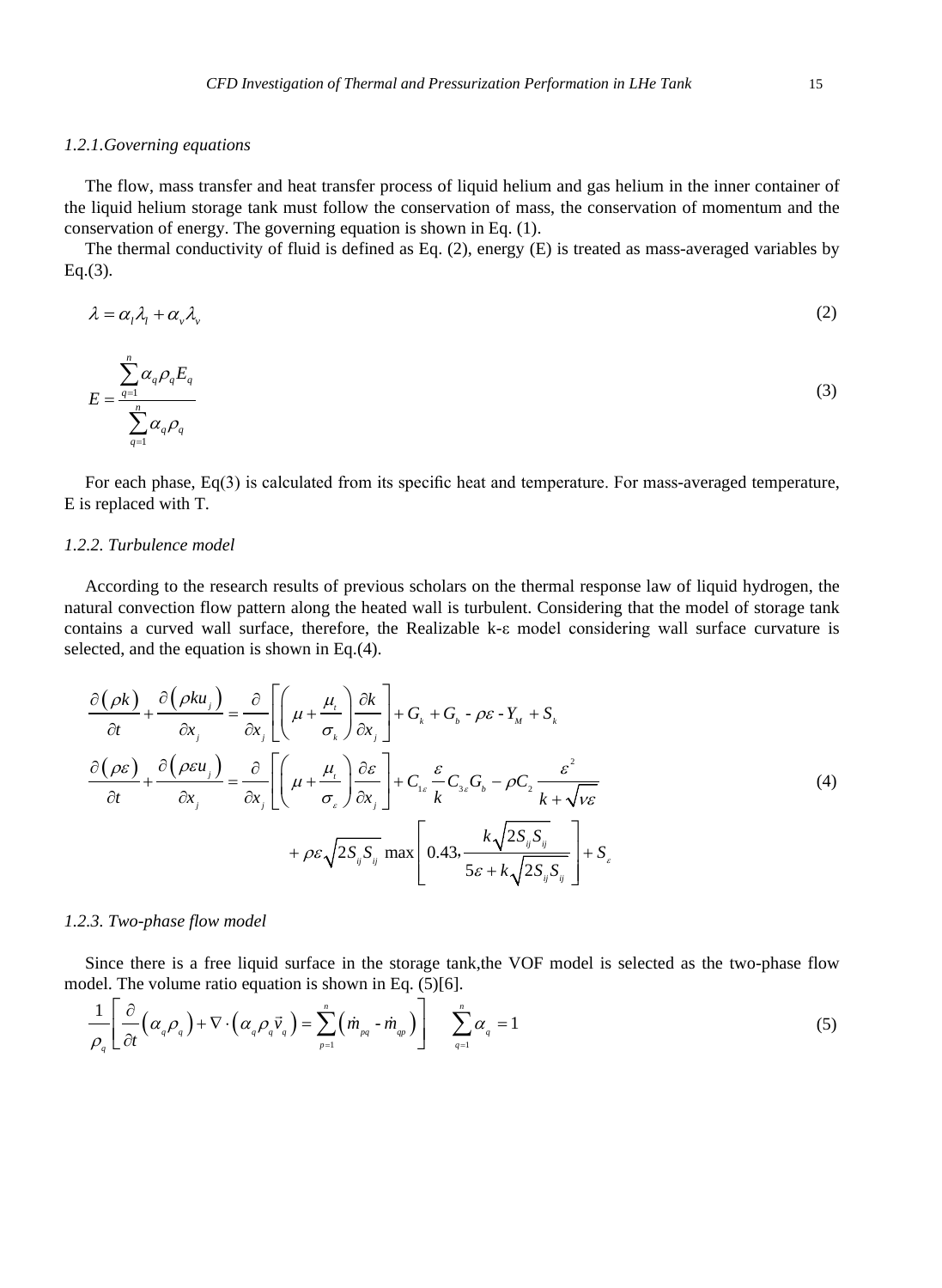Mass or volume-averaged cell properties are used in a control volume containing more than one phases, as appropriate. For instance, viscosity and density, appearing in the transport equations are computed using the following volume-averaged equations.

$$
\rho = \alpha_q \rho_q + (1 - \alpha_q) \rho_q
$$
  
\n
$$
\mu = \alpha_q \mu_q + (1 - \alpha_q) \mu_q
$$
\n(6)

#### *1.3. Phase change model*

In this paper, the Lee model is used to describe the evaporation and condensation process of liquid helium [6]. The saturation temperature of liquid helium is selected from the data in reference and the function of saturation temperature with pressure is obtained by polynomial fitting[9].The Lee model is shown in Eq.(4).

$$
T_{\scriptscriptstyle l} > T_{\scriptscriptstyle sat} \quad S_m = \dot{m}_{\scriptscriptstyle l\nu} = c\alpha_{\scriptscriptstyle l}\rho_{\scriptscriptstyle l}\left(\left(T_{\scriptscriptstyle l} - T_{\scriptscriptstyle sat}\right)/T_{\scriptscriptstyle sat}\right)
$$
  
\n
$$
T_{\scriptscriptstyle v} < T_{\scriptscriptstyle sat} \quad S_m = \dot{m}_{\scriptscriptstyle v\scriptscriptstyle l} = c\alpha_{\scriptscriptstyle v}\rho_{\scriptscriptstyle v}\left(\left(T_{\scriptscriptstyle sat} - T_{\scriptscriptstyle v}\right)/T_{\scriptscriptstyle sat}\right)
$$
  
\n
$$
S_{\scriptscriptstyle h} = S_{\scriptscriptstyle m} h_{\scriptscriptstyle f\scriptscriptstyle g}
$$
\n(7)

Table 1 shows the mass transfer intensity factors adopted by different scholars According to research results of Abdullah Saleem[6], it has good adaptability to take the mass transfer intensity factor of 0.1.Therefore in this paper,the mass transfer intensity factor 0.1 is adopted.

Table 1. Application of mass transfer intensity factor

| Researchers                       | De<br>Schepper <sup>[10]</sup> | $Wu^{[11]}$ | $Yang^{[12]}$ | Goodson <sup>[13]</sup> | Abdullah<br>Saleem <sup>[6]</sup> |
|-----------------------------------|--------------------------------|-------------|---------------|-------------------------|-----------------------------------|
| Mass transfer intensity<br>factor | $\rm 0.1$                      | 0.1         | 100           | 100                     | Good<br>adaptability              |

## *1.4 Boussinesq equation*

The flow in the LHe tank is natural convection, through using Boussinesq approximation, a faster convergence can be achieved. This approximation treats density as constant except the buoyancy term in the momentum equation. The essence of this assumption is neglecting the effect of density variation on the flow field, except for the buoyancy term. With this approximation, computational cost, as well as the nonlinearity of the problem, can be reduced significantly. The Boussinesq equation is given by Eq.(8).

$$
(\rho - \rho_0) g \approx -\rho_0 \beta (T - T_0) g \tag{8}
$$

The Boussinesq approximation is valid for small density changes.,*β*(*T*−*T*0)≪1. In our case, we use Boussinesq approximation for liquid helium density change only.

## *1.4 Initial and Boundary conditions*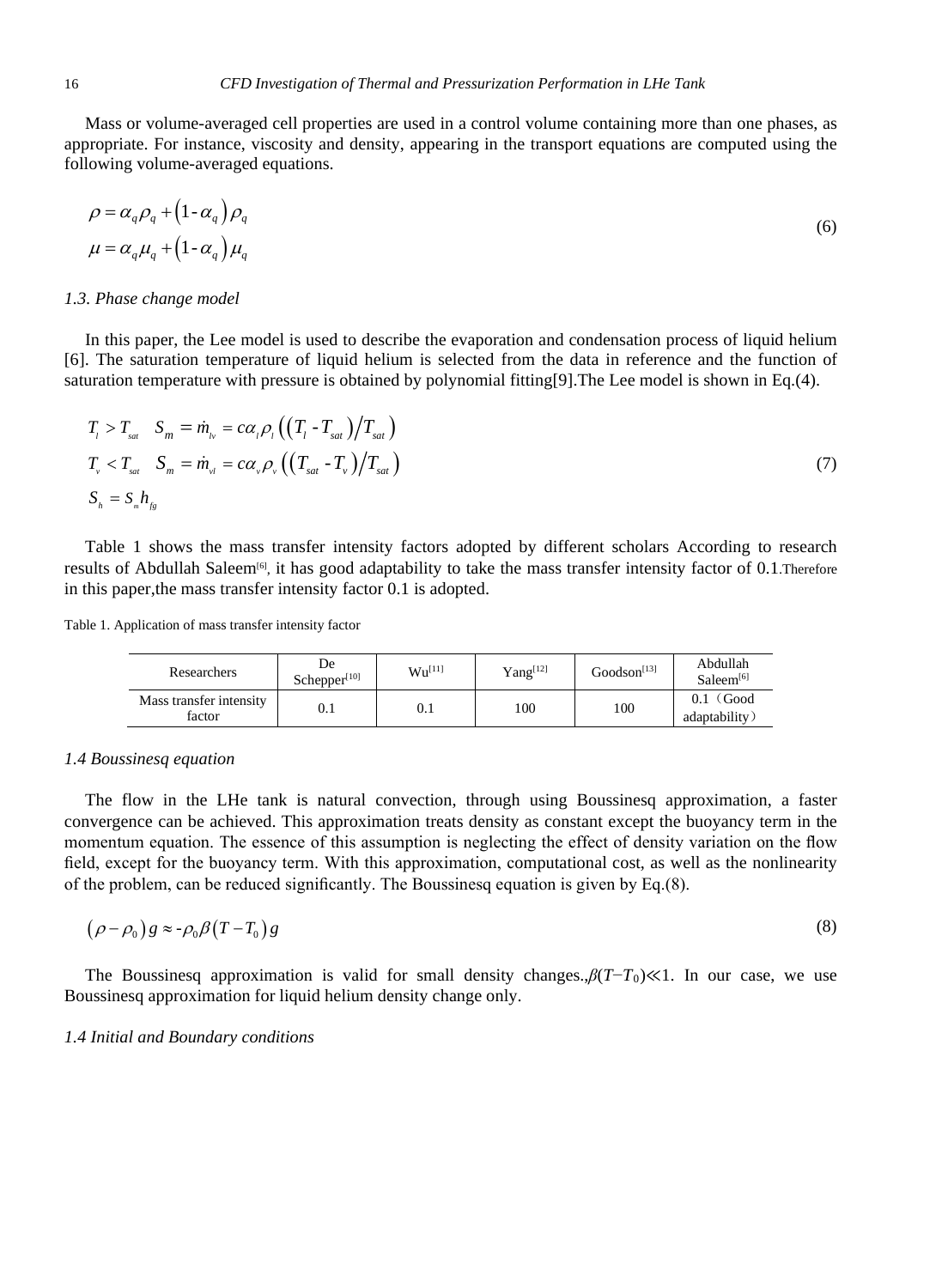The initial velocity of the fluid in the computational domain is 0m/s, the initial temperature of the fluid is 4.2K, and the initial pressure of the gas is 96000Pa.

Due to the low temperature of liquid helium, slight temperature changes in different parts of the inner container of the storage tank have little effect on heat leakage. Therefore, it is assumed that the boundary condition of the wall is the wall boundary with uniform heat flux without slip. In order to quantitatively analyze the influence of evaporation rate on the thermal response process of the storage tank, five conditions of evaporation rate are set for analysis. The lower evaporation rate is  $0.484\%$ , which is calculated byEq(9)[7], and the upper evaporation rate is 0.692%,which is obtained through standards[8]. Heat leakage can be calculated by Eq.(10) the calculated heat leakage is shown in Table 2.

$$
q = q_{r} + q_{s} + q_{s} = K \frac{T_{h} - T_{c}}{\delta} = (K_{r} + K_{s} + K_{s}) \frac{T_{h} - T_{c}}{\delta}
$$
  
\n
$$
K_{r} = \frac{1}{N} \frac{\sigma (T_{h} + T_{c}) (T_{h}^{2} + T_{c}^{2})}{\delta_{s} (\alpha + 2\gamma)/2n + 1/\epsilon_{1} + 1/\epsilon_{1} - 1}
$$
  
\n
$$
K_{s} = \frac{\lambda_{p}}{2\beta l_{o} (n + 1)/\delta} p_{0}
$$
  
\n
$$
K_{s} = aN^{2} (T_{h} + T_{c})/2 + b \left[ (T_{h} + T_{c}) (T_{h}^{2} + T_{c}^{2}) \right] / N
$$
  
\n
$$
\alpha = \frac{24 \times Q}{\rho V \gamma} \times 100\%
$$
\n(10)

Since the filling rate is a major factor affecting the thermal response process of cryogenic storage tanks, it is necessary to study the influence of the filling rate on the thermal response process of storage tanks. The inner container of the liquid helium storage tank needs to reserve 5%-10% of the volume for gas-phase storage. In order to study the influence of initial filling rate on the pressure rise and temperature rise law of the inner container of the storage tank, the liquid filling rate at the initial time is calculated under five working conditions of 90%, 89%, 87.5%, 86%, 85%, and 84%. The liquid level heights at different filling rate can be calculatied by Eq(11), the calculated liquid level heights are shown in Table 2.

$$
V = V_{i} + V_{j} = \frac{1}{2}\pi R^{2}L + \int_{0}^{\gamma} 2\sqrt{R^{2} - t^{2}}Ldt
$$
  
=  $\frac{1}{2}\pi R^{2}L + 2L\left(\frac{1}{2}Y_{0}\sqrt{R^{2} - Y_{0}^{2}} + \frac{1}{2}R^{2}\arcsin\frac{Y}{R}\right) + \frac{\pi}{18}D^{3} + \frac{9}{4}\pi\left(h^{2}Y_{0} - \frac{1}{3}Y_{0}^{3}\right)$  (11)

| Evaporation rate/%    | 0.692  | 0.645  | 0.605  | 0.565  | 0.525  | 0.484  |
|-----------------------|--------|--------|--------|--------|--------|--------|
| Heat leakage/W        | 75.002 | 69.902 | 65.567 | 61.232 | 56.897 | 52.454 |
| Filling rate/%        | 0.9    | 0.89   | 0.875  | 0.86   | 0.85   | 0.84   |
| Liquid level height/m | 0.938  | 0.903  | 0.855  | 0.809  | 0.779  | 0.754  |

Table 2 Heat leakage of the container and level of the liquid helium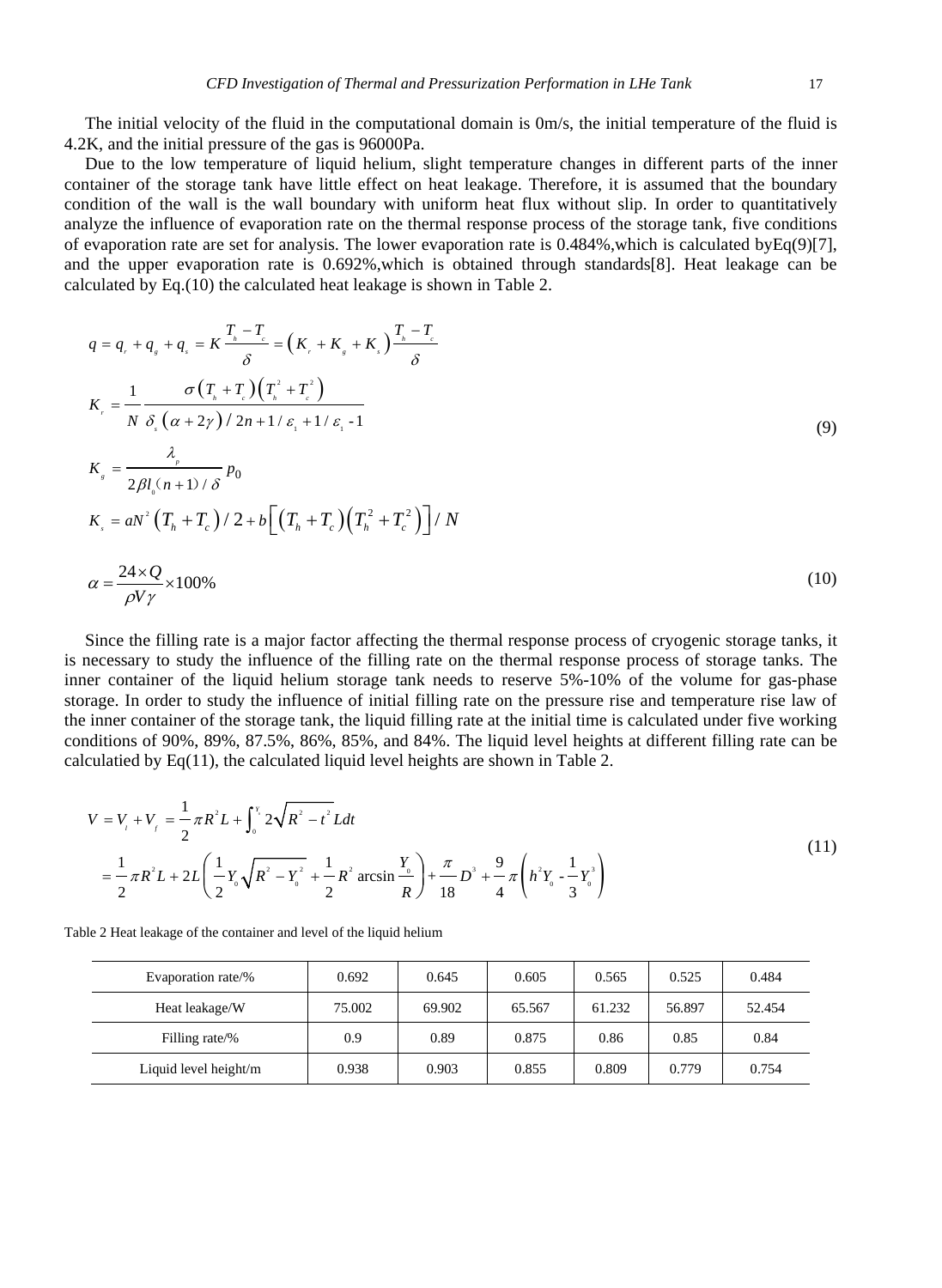## **2. Numerical implementation**

The pressure-based unsteady numerical simulation method in Fluent software is adopted. And Turbulence model, multiphase flow model, and Lee model are set in Fluent software. The whole calculation process meets the equations of mass conservation, momentum conservation, and energy conservation. The continuity equation, momentum equation, and energy equation all adopt the second-order upwind scheme and the pressure-velocity coupling algorithm adopts PISO algorithm. Considering the actual change process of the physical parameters of liquid helium and gas helium, the density and other physical parameters of liquid helium and gas helium take the values in references[9]and[14], so as to add the function of physical parameters on temperature to the material library through polynomial fitting[9,14]. In addition, the surface tension of the liquid surface of the cryogenic storage tank has been studied by using CSF model. Only in microgravity can surface tension affect thermal stratification of cryogenic liquid [15,16]. Therefore, the influence of the surface tension will not be considered. Fig.3 shows flowchart of numerical simulation.



Fig.3 Flowchart of numerical simulation

In this paper, Fluent was used to simulate the thermal response process of liquid helium tank under different evaporation rates and filling rates within 100 minutes.

## **3. Numerical implementation**

## *3.1 Grid independence study*

ICEM is used to divide the computing domain into O-shaped structured grids and the grids near the wall are encrypted. Fig. 4 shows the grid used for CFD simulation.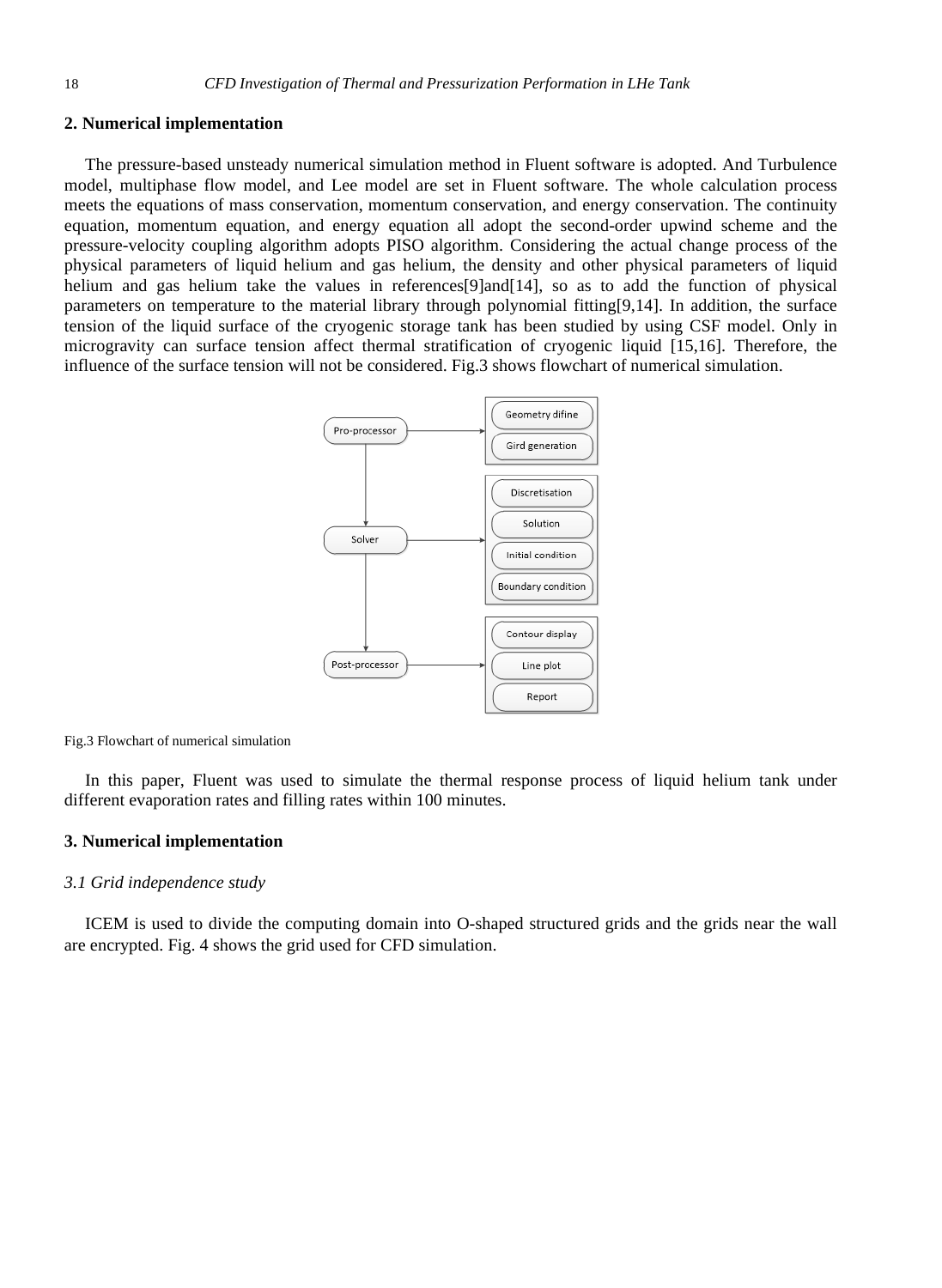

Fig.4 Grid used for CFD simulation

Fig.5 shows the results of grid independence verification. Based on the initial and boundary conditions and coupling algorithm showed above, the CFD model is calculated for 100min under grid 41085, 83205, 151380, 198005 respectively. The average temperature of through line( $X=0, Y>Y0$ ) in gas zone is obtained by report feature of Fluent, It can be seen that when the number of grids is increased from 151380 to 198005, there is no obvious change in the results. Therefore, the grid 151380 is adopted for calculation in this paper.

#### *3.2 Validation of CFD model*

Temperature distribution tested by Bora M.S [4] is used to validate the current CFD model. When the simulation reaches steady state, the average temperature of through line( $X=0, Y>Y0$ ) in gas zone is taken as the basis for verification, which is obtained by plot feature of Fluent.Fig. 6 displays the comparison of the experiment result and the numerical simulation result.





Fig.6 Temperature comparison of the gas field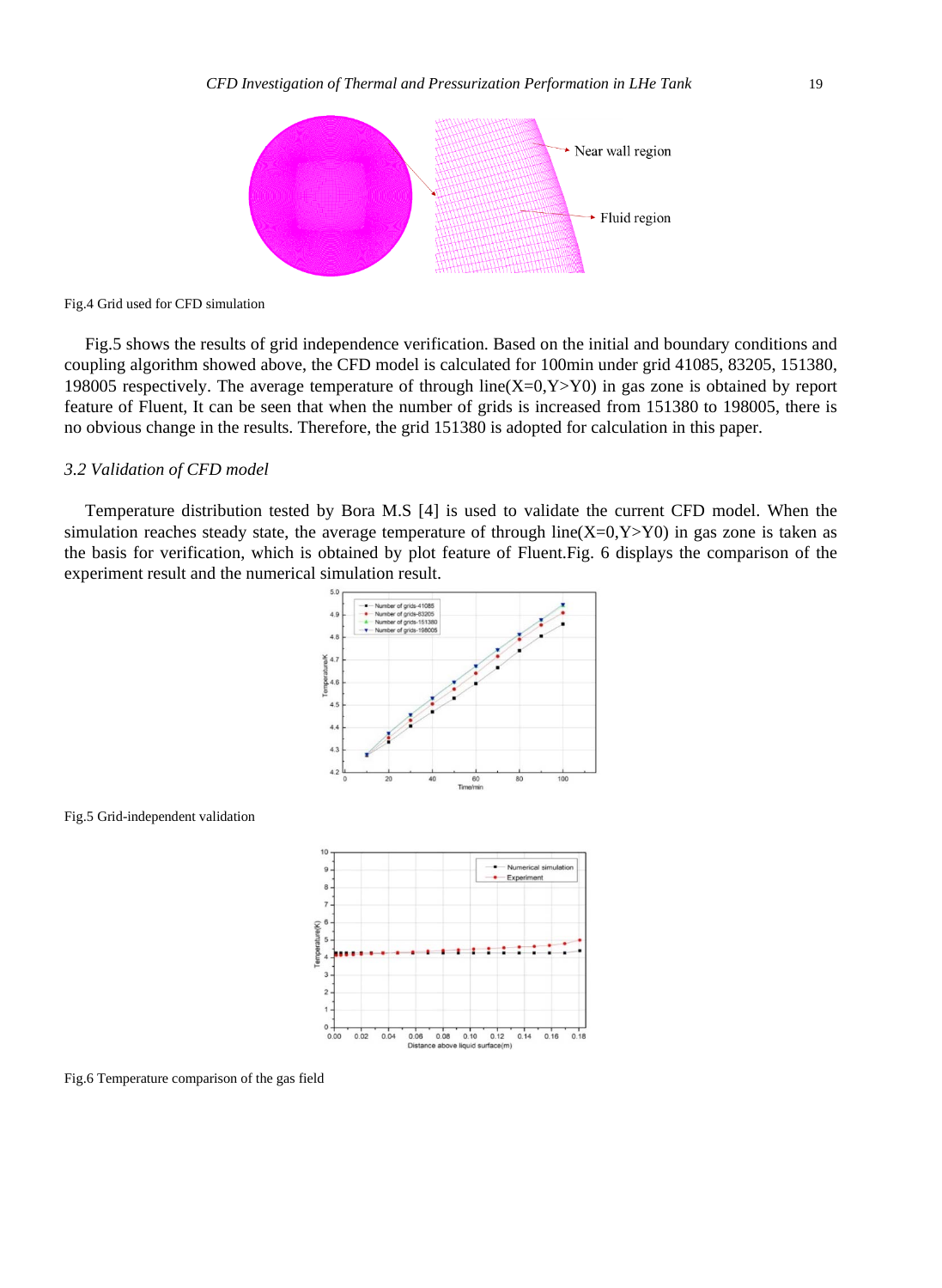The comparison shows that the temperature above the free surface is more uniform than the experimental value, and the trend of the two is consistent. Therefore, the model can be used to predict the thermal response of the liquid helium tank.

#### **4. Numerical implementation**

#### *4.1 Thermal stratification*

Tecplot is used to plot the temperature field with the result calculated by Fluent. Fig. 7 shows the temperature contours of the flow field when the filling rate is 90% and the evaporation rate is 0.484% for 30min, 50min, 70min, and 90min.It can be seen that thermal stratification occurs in the liquid helium storage tank during the thermal response process and the temperature gradient in the gas phase is larger than that in the liquid phase. With the continuous entry of heat, the temperature of gas-phase gradually rises. On both sides of the gas-liquid interface near the wall surface, heat is provided by liquid helium rising along the wall surface on the one hand, and heat flow coming in from the wall surface of the inner container on the other hand. As a result, the temperature on both sides is higher than that in the middle. At the same time, gas helium with slightly higher temperature transfers heat to liquid helium, so the temperature from the wall surface to the middle position on the same isotherm shows a change rule from small to large and then from large to small with a higher temperature area in the middle. In addition, with the increase of simulation time, temperature stratification has gradually formed. For example, the central part of the isotherm has a larger protrusion at 50min and 70min, while the central part of the isotherm is very flat at 100min, which is because heat continuously enters the main flow region of liquid helium through convection and conduction.



Fig. 7 Temperature distribution of flowfield

The 'plot' feature of Fluent is used to get the temperature of gas phase and free liquid surface. In order to ensure the accuracy of the measurement results, measurements were taken along the pre-defined path line  $X=0$ , Y  $>$  Y0 and Y  $=$  Y0. Fig. 8 shows the temperature variation curve of the gas phaseof the storage tank and Fig. 9 shows the temperature variation curve of the free liquid surfaceof the storage tank. It can be seen that the temperature shows a gradual distribution in the vertical direction and the temperature gradient is small. At the same time, the helium gas at the top of the gas phase is slightly higher than the helium gas below it due to the influence of wall heat leakage. On the free liquid surface, the temperature of liquid helium near the wall surface is significantly higher than the temperature of liquid helium inside. The temperature gradient near the wall is large and a thermal boundary layer appears. With the progress of the simulation process, the free surface temperature increases. For example, the free surface temperature is about 4.55K for 50min and 4.8K for 100min.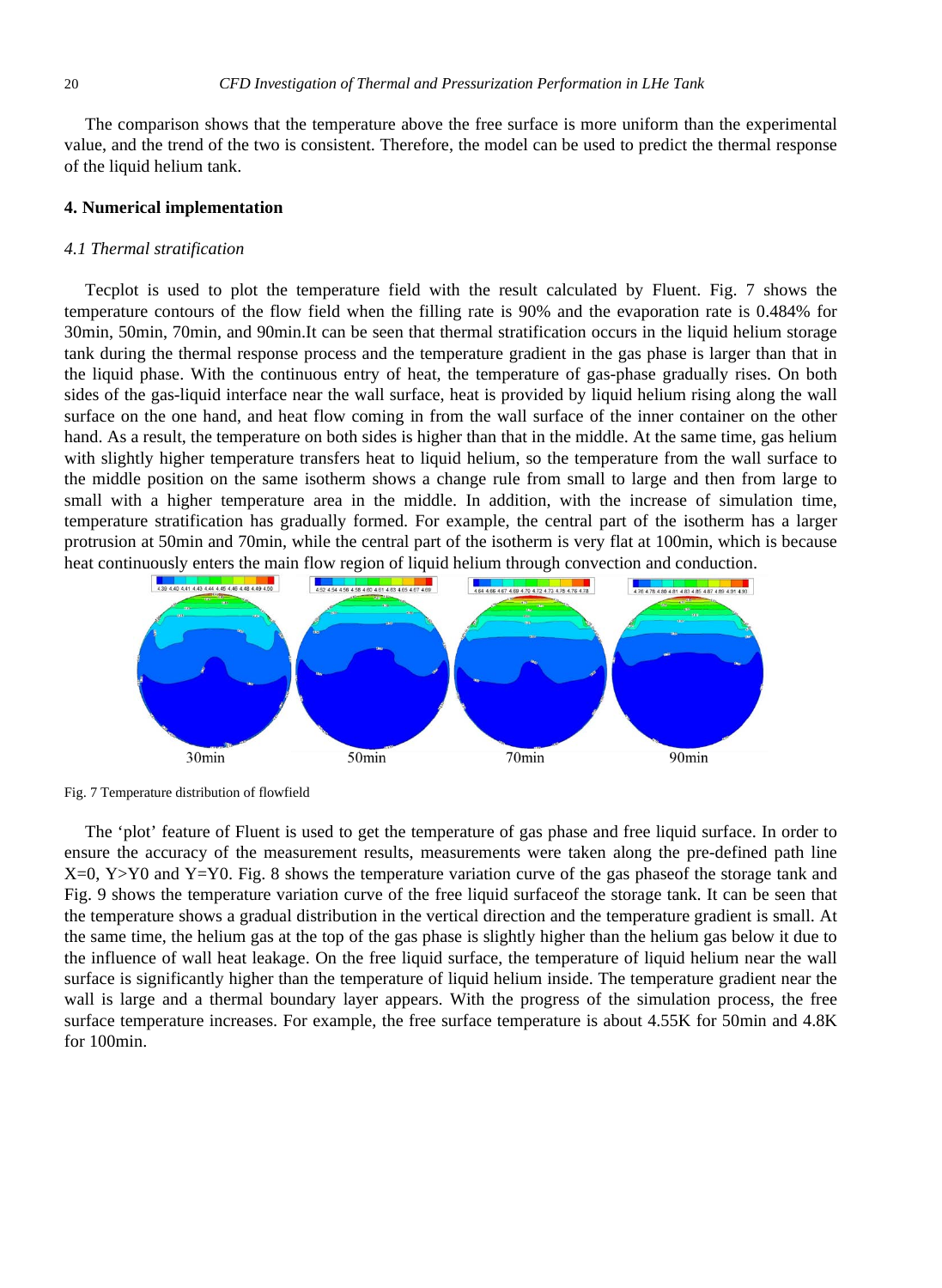



 $0.0$ 

Distance(m)

 $0.5$ 

1.0

 $\overline{4}$ 4.5

Fig.8 Temperature curve of the gas phase.





 $-0.1$ 

Fig.10 Pressure curve of the liquid phase

#### *4.2 Pressure distribution*

Fig. 11 shows the pressure contours of the storage tank when the filling rate is 90%, the evaporation rate is 0.484% for 10min, 50min and 100min. It can be seen that the gas phase pressure has been around 95500Pa. However, in the liquid phase, the pressure distribution in the tank shows a stepped distribution rule with a lower level and a higher level due to static pressure. The pressure on the bottom liquid is the largest, which requires high strength on the tank bottom. Same method as measuring temperature, the pressure in the liquid region was measured. Fig. 10 shows the pressure curve in the liquid helium (X=0, Y<Y0). Comparing the curves of Fig. 10, it is found that the pressure in the liquid helium region is approximately linearly distributed. With the increase of simulation time, the pressure at the bottom of the liquid helium decreases slightly, which is because heat gradually enters the liquid helium, warming up the liquid helium slowly, the density gradually decrease. However, the pressure in the top of the liquid helium is slightly increasing, which may be caused by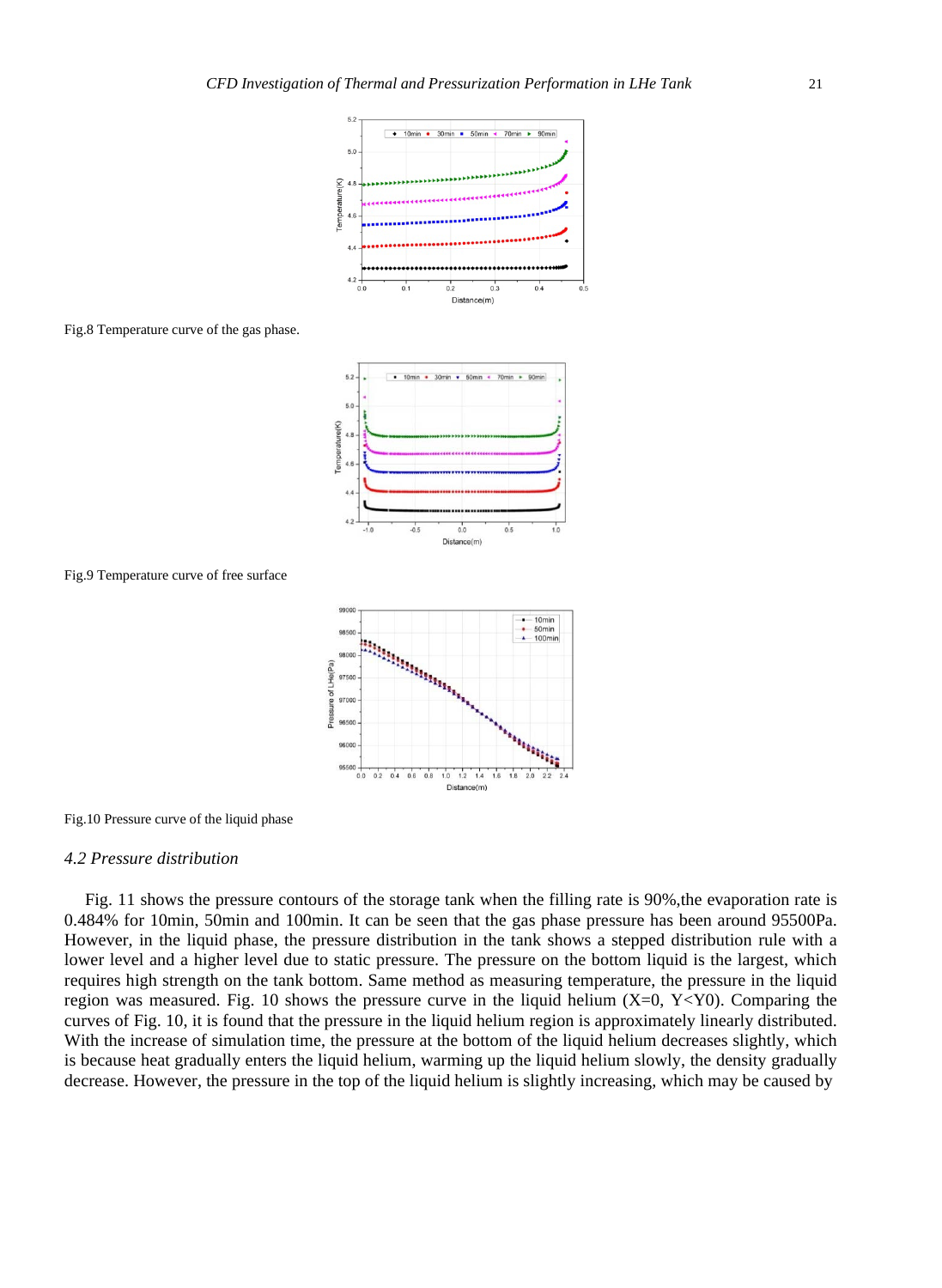the liquid helium flowing toward the centre of the liquid surface after rising along with the natural convection on the wall.





## *4.3 Velocity distribution*

Fig.12 shows the velocity contour at 10min, 50min and the velocity vector diagram at 20min, 100min when filling rate is 90%, evaporation rate is 0.484%. Fig. 12 shows the vector diagram of the velocity in the liquid phase, the gas phase and the middle of the liquid phase near the free liquid surface of the tank at 100 min under this condition.







Fig. 13 Velocity vector diagram near the liquid surface (left), gas phase (right) and middle of the liquid phase (middle)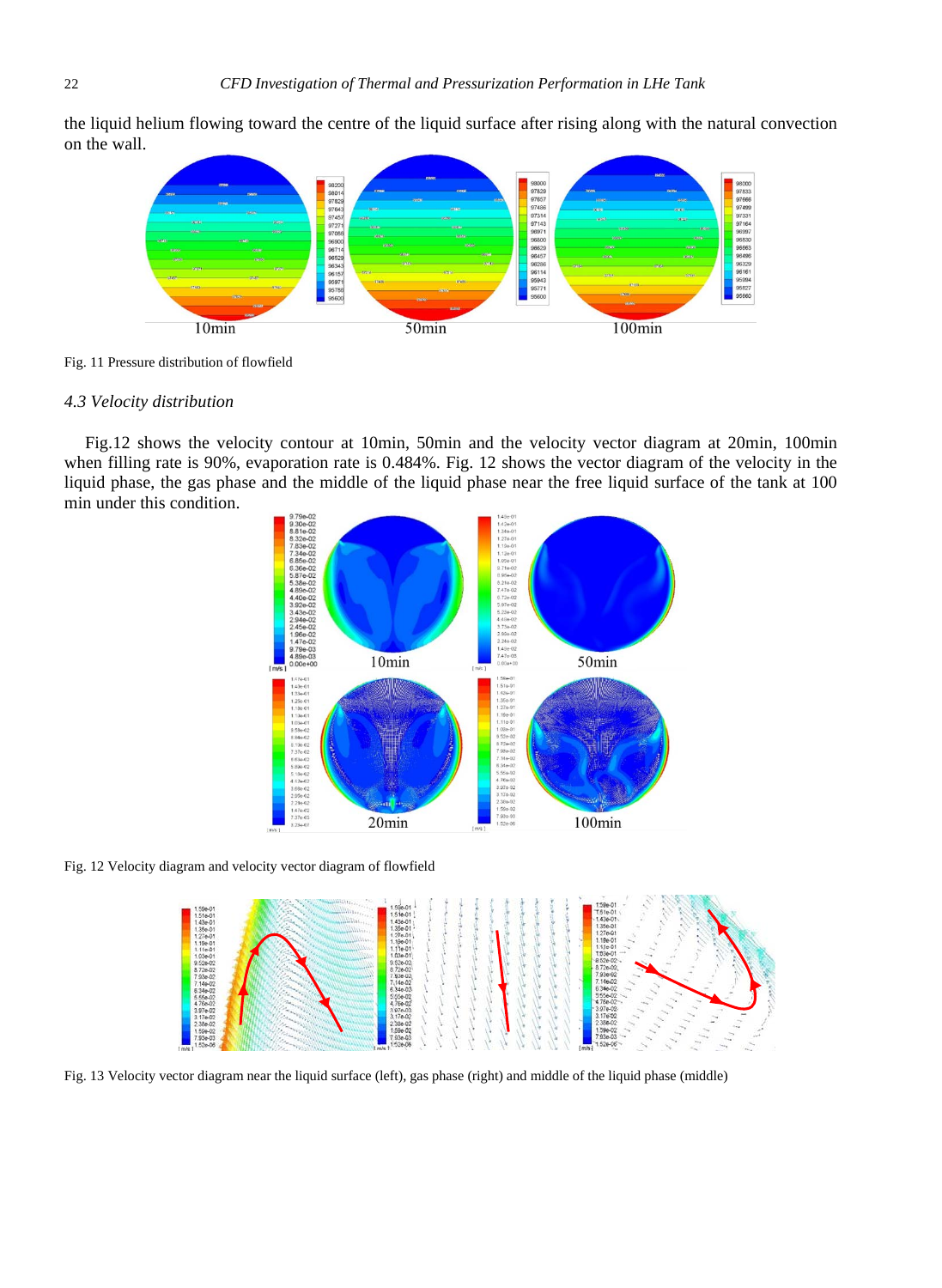As shown in Fig. 13 (left), it is found that the density of liquid helium at the wall surface decreases after being heated, thus generating natural convection flowing upward along the wall surface by the action of buoyancy force and finally flowing into the liquid helium core area after rising to the free liquid surface. Using the improved Rayleigh number, the Ra\* of natural convection is calculated to be larger than the critical value 1011, so the natural convection flow pattern is turbulent. As the temperature of the flow field rises, the buoyancy force is insufficient to maintain the liquid helium flowing to the free liquid surface. At the same time, with the increase of simulation time, heat continuously enters the liquid phase, making the timing for convective liquid helium to flow out of the wall surface and into the liquid helium core area continuously advance. As shown in Fig. 13 (middle), the part of liquid helium flows to the bottom of the storage tank after

flowing into the liquid helium core area to compensate for the energy of the liquid helium. Moreover, helium convection also exists in the gas phase region. As shown in Fig. 13 (right), helium near the wall surface flows upward along the wall surface after being heated, while helium at the upper part of the gas phase flows downward to supplement helium at the bottom of the gas phase. Due to the convection of liquid helium and gas helium, convection circulation occurs in the gas phase and the liquid phase.

In order to study the natural convection process clearly, the 'pathlines' feature of Fluent is used to track the trace of natural convection. Fig. 14 shows the flow path diagram of the flow field for 20min, 40min, 60min, 80min and 100 min, among them, each diagram is composed of two parts, the pathline diagram is in left and the phase diagram is in right. Obviously, there is natural convection cycle in LHe tank.



#### Fig. 14 Pathline diagram of flowfield

At the beginning of the simulation, the convection circulation in the gas and liquid zone is stable. However, with the increase of the simulation time, the circulation in the gas phase and liquid phase is gradually unstable and even secondary circulation occurs in the liquid helium core region and gas helium core region.

# *4.4 Analysis of temperature and pressure curves*

Fig.15 shows the temperature and pressure curves of helium gas at different evaporation rates when the filling rate is 90%. Fig.16 shows the temperature and pressure curves of helium gas at different filling rates when the evaporation rate is 0.484%.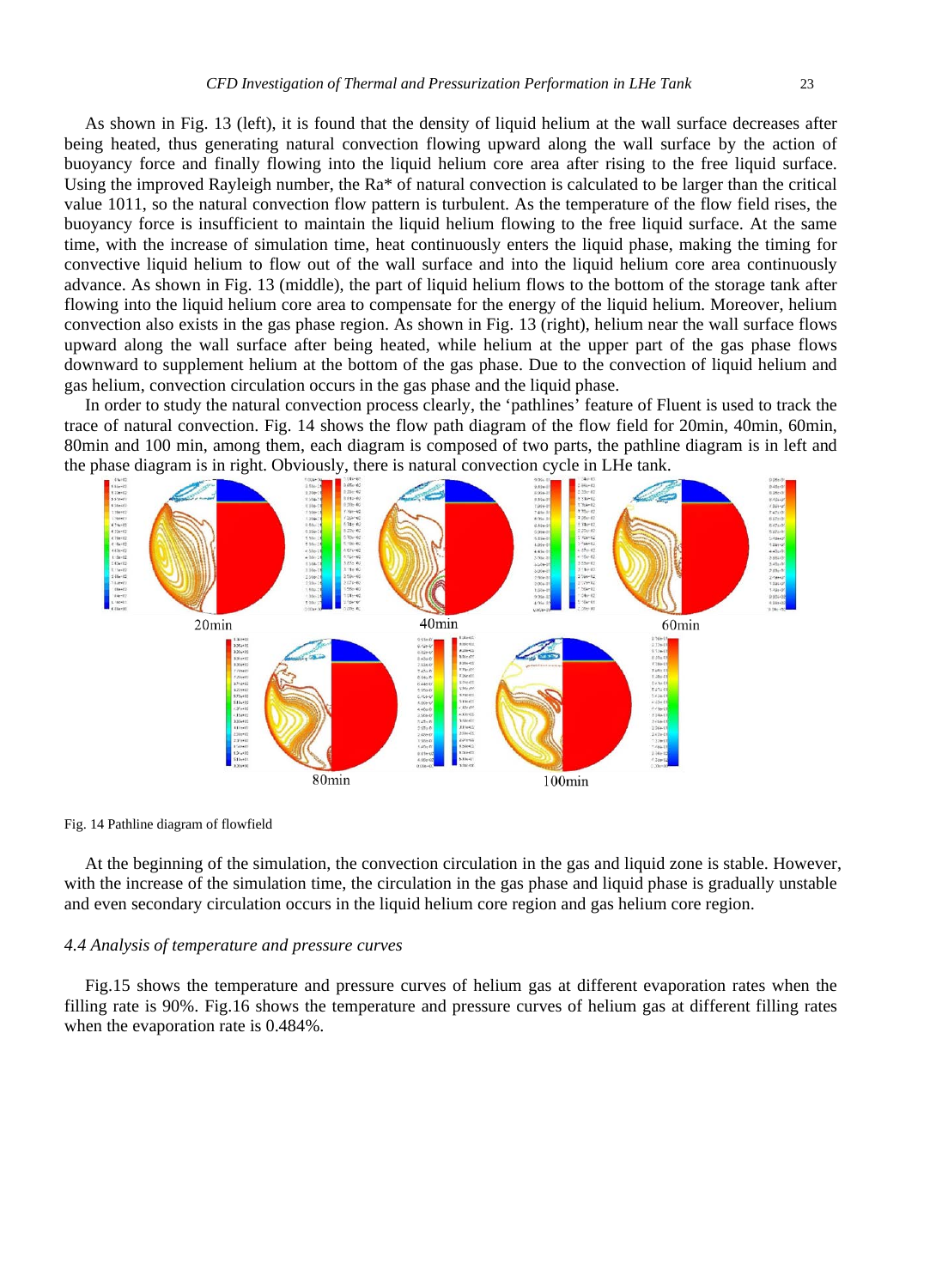

Fig.15 The pressure and temperature curve of GHe at different evaporation rates

Comparing the temperature curve and pressure curve at different evaporation rates, it can be seen that with the increase of simulation time, the pressure and temperature of the gas phase in the storage tank increase approximately linearly. The higher the evaporation rate, the higher the increments in the velocity of pressure and temperature of the gas phase of the storage tank. Therefore, improving the thermal insulation performance of the storage tank is the key to the safe storage and transportation of liquid helium.



Fig.16 The pressure and temperature curve of GHe at different filling rates

Comparing the pressure curve and temperature curve at different filling rates, it can be seen that the pressure of the gas phase increases linearly. The higher the filling rate, the lower the pressure in the gas phase. But the increments in the velocity of pressure at different filling rate are similar, which may be due to the lower free surface area of liquid helium as the filling rate increases. The temperature of the gas phase increases approximately linearly with the increase of the simulation time. In the process of changing the filling rate from 84% to 90%,, the temperature curve of the gas phase in the liquid helium storage tank changes obviously only when the simulation time is about 60min, which indicates that the filling rate has little influence on the temperature law of the gas phase in the storage tank.

## **5. Conclusions**

According to the thermal response process of the  $85m<sup>3</sup>$  storage tank of railway tanker filled with liquid helium, the thermal response law of the tank is studied by the numerical method under the premise of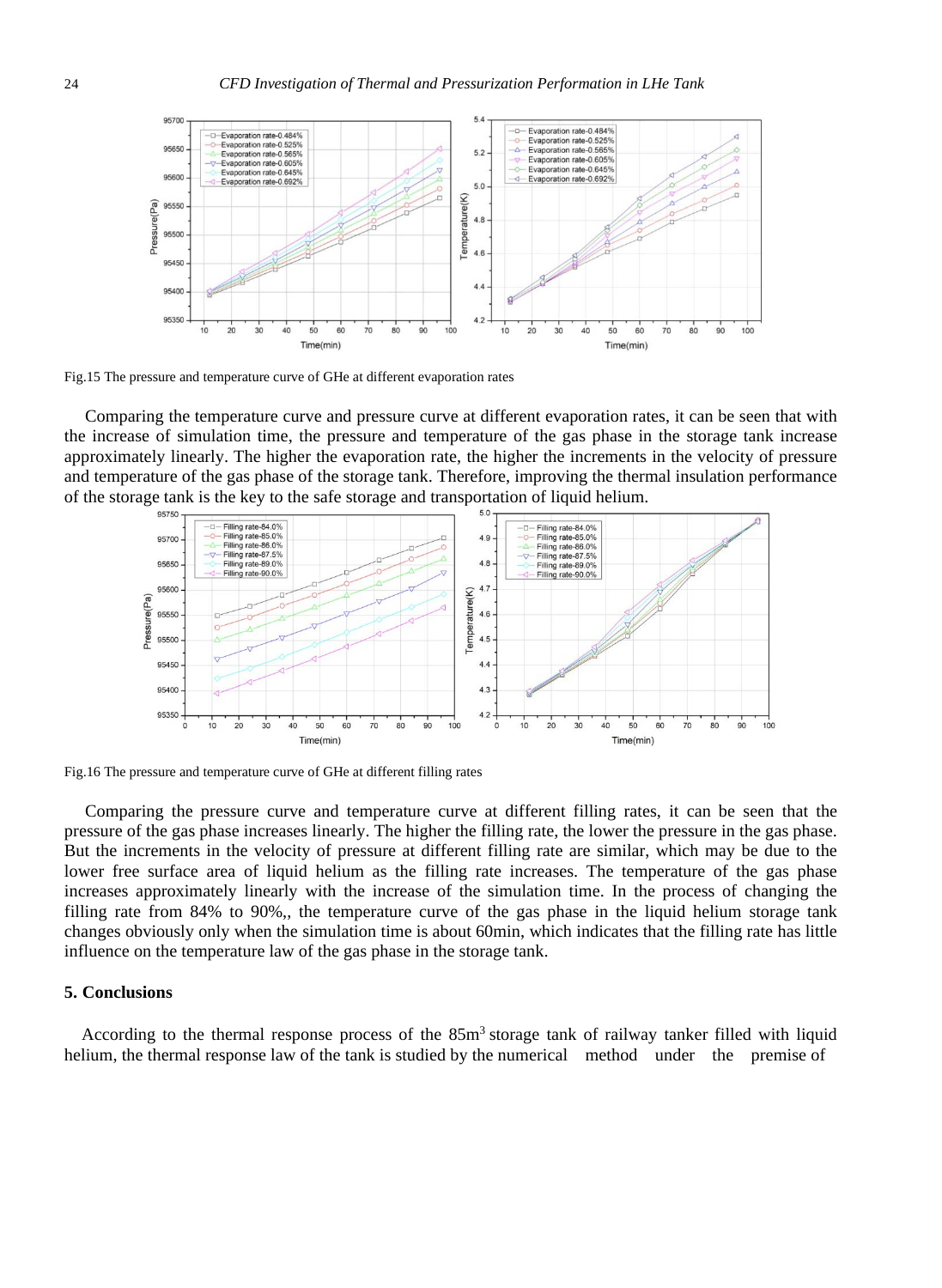considering the mass transfer and heat transfer between phases. The influence of evaporation rate and filling rate on the pressure and temperature law of the tank is discussed and the following conclusions are obtained:

(1) With the continuous leakage of heat, liquid helium in the tank gradually develops thermal stratification. And the isotherm gradually flattens with the increase of simulation time. Due to the existence of static pressure, the pressure of liquid helium has a stepped distribution with small upper part and large lower part, while the pressure of gas helium has a uniform distribution. With the increase of simulation time, the pressure in the upper part of liquid helium increases slowly, while the pressure in the lower part of liquid helium decreases slowly.

(2) After the tank is heated, the temperature near the wall rises, causing the density to decrease, thus slowly rising to the free liquid surface along the wall by the action of buoyancy force, generating turbulent natural convection. The longer the simulation time, the earlier the rising liquid helium near the wall will flow into the liquid helium.

(3) The higher the evaporation rate of the storage tank, the higher the increments in the velocity of pressure and temperature in the tank. The larger the filling rate, the smaller the initial pressure in the gas phase of the storage tank. Because of the larger the filling rate, the smaller the free liquid surface of liquid helium in the storage tank.

The above research and conclusion have important value to clarify the temperature and pressure rising principle of railway liquid helium storage tanker.

#### **References**

- [1] S. Wang, "Study on the selection method of economical capacity for MV transformers," in 2012 China International Conference on Electricity Distribution, 2012, pp. 1–5.
- [1] Yi Shen, Ning Jiang, et al., 2001. Storage and Emission of Supercritical Helium. Int. J. Cryogenics 4, 48-53.
- [2] Man Man, Liqiang Zhang, et al. Experimental Study and Heat Leakage Analysis of Supercritical Helium Storage Tank. Int. J. Cryogenics, 2013 33-37.
- [3] R.T. Swim, 1960. Temperature Distribution in Liquid and Vapor Phases of Helium in Cylindrical Dewars. Int, J. Advances in Cryogenic Engineering 7, 498-503.
- [4] Bora M.S, Rugaiganisa, et al., 1990. Experimental investigation on heat leak into a liquid helium dewar. Int, J. Cryogenics 30, 942-946.
- [5] Stephen G, Sydoriak et al., 1951. Low Evaporation Rate Storage Vessel for Liquid Helium. Int, J. Review of Scientific Instruments 22, 915-919.
- [6] John D.Anderson,JR.Computational Fluid Dynamics-The Basics with Applications.1992
- [7] Abdullah Saleem, Shamsuzzaman Farooq, et al., 2018. A CFD simulation study of boiling mechanism and BOG generation in a full-scale LNG storage tank. Int, J. Computers and Chemical Engineering 115,112-120.
- [8] Cunnington G R,Tien C L.A study of heat –transfer process in multiplayer insulation. Progress in Astronautics and Aeronautics,N.Y.:Academic Press,1970(23):111-126.
- [9] GB 18442-2001,Cryo-insulaiton pressure vessels.2001.
- [10] Guobang Chen, RuiBao, 2006. Cryogenic Engineering Technology, Data Volume. Int, M. Chemical Industry Press Co, Lid, 99-120.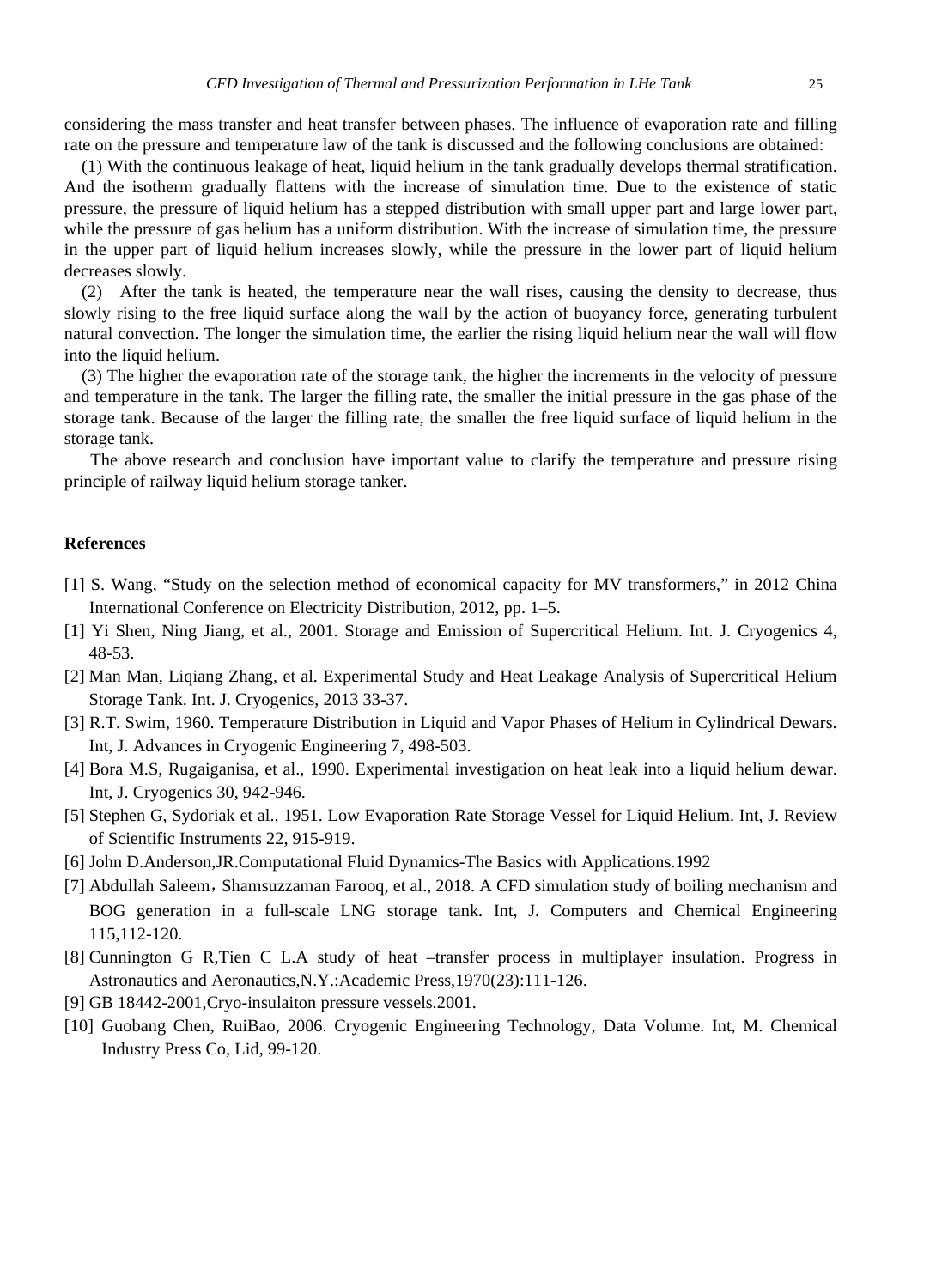- [11] De Schepper, S.C., et al., 2009. Modeling the Evaporation of a Hydrocarbon Feedstock in the Convection Section of a Steam Cracker. Int, J. Comput. Chem. Eng. 33,122-132.
- [12] Wu, H., et al., 2007. Simulation of Refrigerant Flow Boiling in Serpentine Tubes. Int, J. Heat Mass Transfer 50, 1186-1195.
- [13] Yang, Z., et al., 2008. Numerical and Experimental Investigation of Two-phase Flow during Boiling in a Coiled Tube. Int, J. Heat Mass Transfer 51, 1003-1016.
- [14] Goodson, K., et al., 2010. The volume of fluid simulation of boiling two-phase flow in a vapor-venting microchannel. Int, J. Front. Heat Mass Transf. (FHMT) 1, 1–11.
- [15] Vincent D, Arp Robert D, et al., 1989. Thermophysical Properties of Helium-4 From 0.8 to 1500K With Pressures to 2000 MPa. Int, M. National Institute of Standards and Technology Technical Note 1334.
- [16] Zhan Liu, Cui Li, 2018. Influence of slosh baffles on thermodynamic performance in liquid hydrogen tank. Int, J. Journal of Hazardous Materials 346, 253-262.
- [17] Juan Fu, Bengt Sunden, 2013. Analysis of Self-Pressurization Phenomenon in a Cryogenic Fluid Storage Tank with VOF Method. Proceedings of the ASME 2013 International Mechanical Engineering Congress and Exposition, USA

## **Appendix**

# **Nomenclature**

- $\rho$  density, kg/m<sup>3</sup>;
- *ρ*<sup>0</sup> reference density at the reference temperature of *T*0;
- *S*<sup>h</sup> energy source term;
- *S*<sup>m</sup> quality source term;
- *E* energy;
- *p* static pressure, Pa;
- *g*<sup>i</sup> gravity force in direction *i*;
- *λ* thermal conductivity of fluid,W/(m∙K);
- *G*<sup>k</sup> turbulent flow energy generated by laminar velocity gradient;
- $G<sub>b</sub>$  turbulent flow energy generated by buoyancy;
- *Y*<sup>m</sup> the fluctuations caused by diffusion in compressible turbulent flow;
- *C*<sup>1</sup> constant;
- *C*<sup>2</sup> constant;
- $\sigma_k$  Prandtl number of k equation;
- *σ*<sup>e</sup> Prandtl number of ε equation;

Subscripts *p* and *q* different phases;

- $\alpha_q$  volume ratio of the *q* phase fluid;
- $\alpha_q = 0$  no *q* phase fluid in the unit;
- $0 \leq \alpha_{q} \leq 1$  part of the unit contains the *q* phase fluid;
- $\alpha_q = 1$  *q* phase fluid is full in the unit;
- *c* mass transfer intensity factor with adjustable parameters;
- *a* phase volume fraction;
- Subscripts *l* liquid phase;
- Subscripts *v* vapor phase;
- *T*sat saturation temperature, K;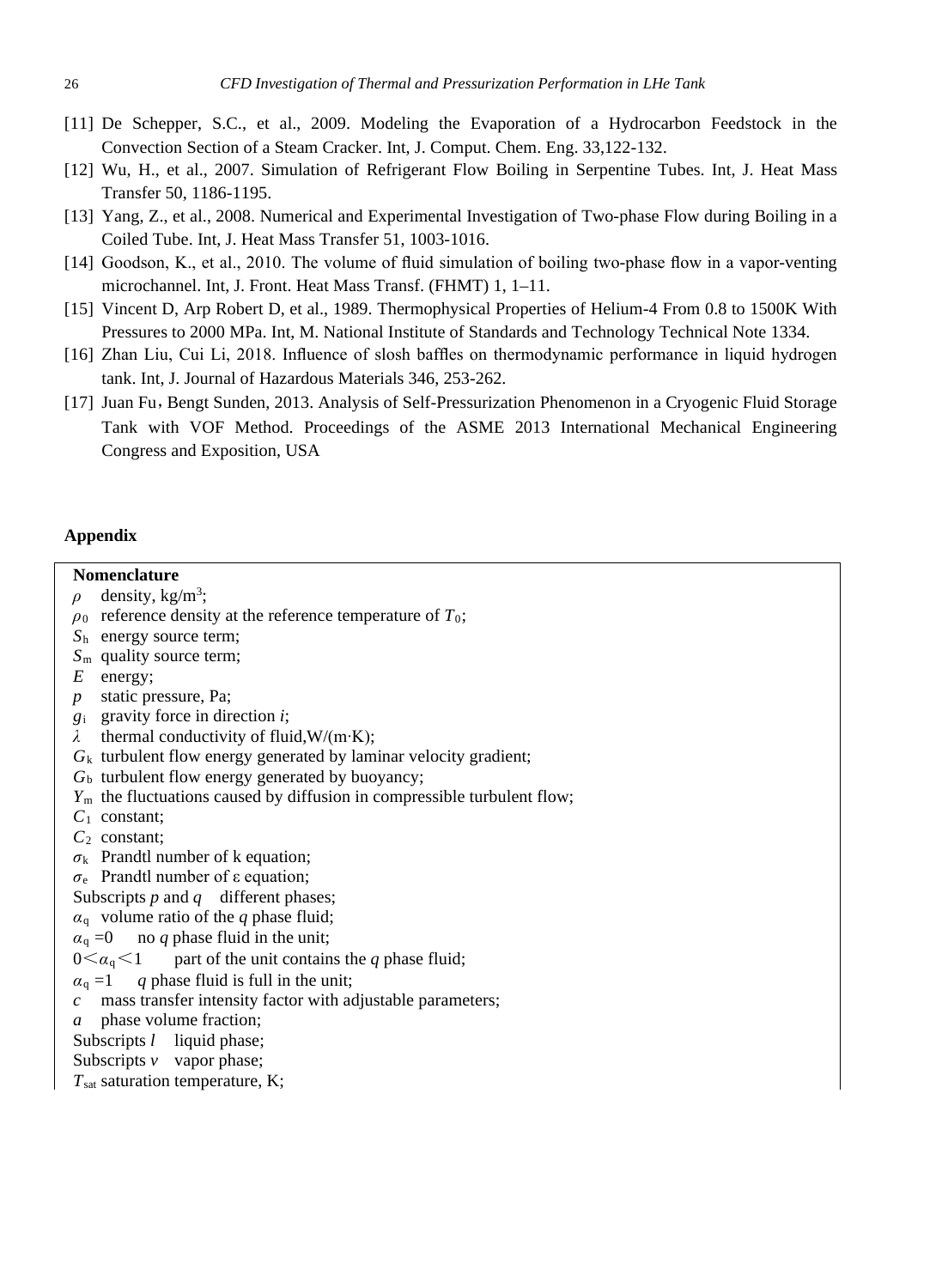- T<sub>0</sub> reference temperature, K;
- *h*fg latent heat of evaporation, 20.4J/kg;
- *α* evaporation rate, %;
- *Q* heat leakage,W;
- *V* tank capacity,  $m^3$ ;
- *q* heat flux through multiple layers insulation,  $W/m^2$ ;
- $q_r$  radiant heat flux, W/m<sup>2</sup>;
- $q_{\rm g}$  residual gas conduction heat flux, W/m<sup>2</sup>;
- $q_s$  material solid heat conduction heat flux,  $W/m^2$ ;
- K comprehensive heat transfer coefficient,  $W/(m^2 \cdot K)$ ;
- $K_r$  radiant heat transfer coefficient,  $W/(m^2 \cdot K)$ ;
- $K_{\rm g}$  residual gas heat transfer coefficient, W/(m<sup>2</sup> K);
- $K_s$  material heat conduction heat transfer coefficient,  $W/(m^2 \cdot K)$ ;
- $T_h$  hot boundary temperature, K;<br> $T_c$  cold boundary temperature, K
- cold boundary temperature, K;
- *N* layer density of insulation, layer/cm;
- *δ* thickness of multi-layer insulation, m;
- *δ*<sup>s</sup> thickness of spacer, m;
- $\sigma$  Stephen-Boltzmann constant,  $5.67 \times 10^{-8}$ W/(m<sup>2</sup> K<sup>4</sup>);
- $\alpha$  absorption coefficient, m<sup>-1</sup>;
- *γ* scattering coefficient, m<sup>-1</sup>;
- *n* number of radiation screens;
- *ε*<sup>1</sup> radiation screen emissivity;
- *ε*<sup>2</sup> radiation screen emissivity;
- *λ*<sup>p</sup> thermal conductivity of gas at atmospheric pressure, W/(m·K);
- $\beta$  Stephen-Boltzmann constant,5.67 $\times$ 10<sup>-8</sup>W/(m<sup>2</sup> K<sup>4</sup>);
- *l*<sup>0</sup> mean free path of gas molecules, cm;
- *p*<sup>0</sup> gas molecular pressure,Pa;
- *a* material-related coefficient;
- *b* material-related coefficient:
- $V_1$  volume of cylinder in tank, m<sup>3</sup>;
- $V_f$  volume of head in tank, m<sup>3</sup>;
- *R* radius of cylinder, m;
- *L* height of cylinder, m;
- *h* depth of head, m;
- *Y*<sup>0</sup> height of free surface, m;